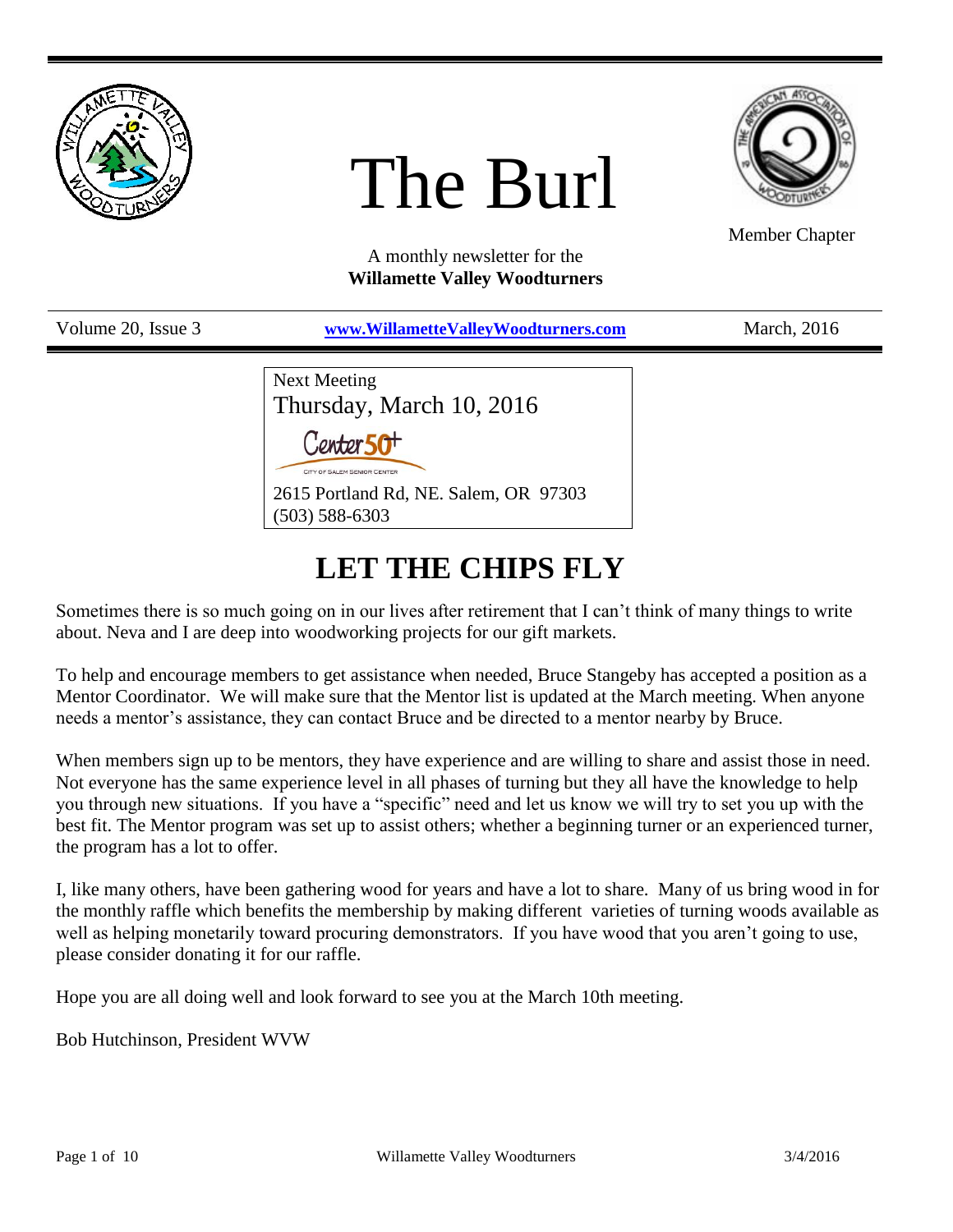### **March 10th Demonstrator: Dan Tilden,** Ashland, OR

**Topic:** Turning a natural edge hollow vessel, while using effective mounting methods to maximize your turning stock.

\_\_\_\_\_\_\_\_\_\_\_\_\_\_\_\_\_\_\_\_\_\_\_\_\_\_\_\_\_\_\_\_\_\_\_\_\_\_\_\_\_\_\_\_\_\_\_\_\_\_\_\_\_\_\_\_\_\_\_\_\_\_\_\_\_\_\_\_\_\_\_\_\_\_\_\_\_\_\_\_\_\_\_\_\_\_\_\_

**Bio:** Fine woodworking is my passion. Using the natural features from the tree, I turn hollow vessels, pots, and bowls on a wood lathe to create an elegant shape while keeping the piece in the most natural state possible. Using a natural edge opening, drying wet wood to warp and move, and using a knot or void in the shape adds character to the piece and lets the piece "speak for itself". What some woodworkers may consider a flaw in the wood, I use to my advantage.

\_\_\_\_\_\_\_\_\_\_\_\_\_\_\_\_\_\_\_\_\_\_\_\_\_\_\_\_\_\_\_\_\_\_\_\_\_\_\_\_\_\_\_\_\_\_\_\_\_\_\_\_\_\_\_\_\_\_\_\_\_\_\_\_\_\_\_\_\_\_\_\_\_\_\_\_\_\_\_\_\_\_\_\_\_\_\_\_





**Note: date change to Wednesday for April meeting only!!**

**Apr 13 Demonstrator: Walter Thies**

**May 12 Demonstrator: Lloyd Johnson -** Segmented work

- **Jun 9 Demonstrator: Phil Lapp**
- **Jul 14 Demonstrator: Eric Löfström** with a Workshop to follow
- **Aug 11 Demonstrator: Kathleen Duncan -** Piercing
- **Sep 8 Demonstrator: Open**
- **Oct 13 Demonstrator: Open**
- **Nov 10 Club auction!!!!**
- **Dec 8 Demonstrator: Open**

#### **Sawdust Sessions**

#### **March:** TBD

\_\_\_\_\_\_\_\_\_\_\_\_\_\_\_\_\_\_\_\_\_\_\_\_\_\_\_\_\_\_\_\_\_\_\_\_\_\_\_\_\_\_\_\_\_\_\_\_\_\_\_\_\_\_\_\_\_\_\_\_\_\_\_\_\_\_\_\_\_\_\_\_\_\_\_\_\_\_\_\_\_\_\_\_\_\_\_\_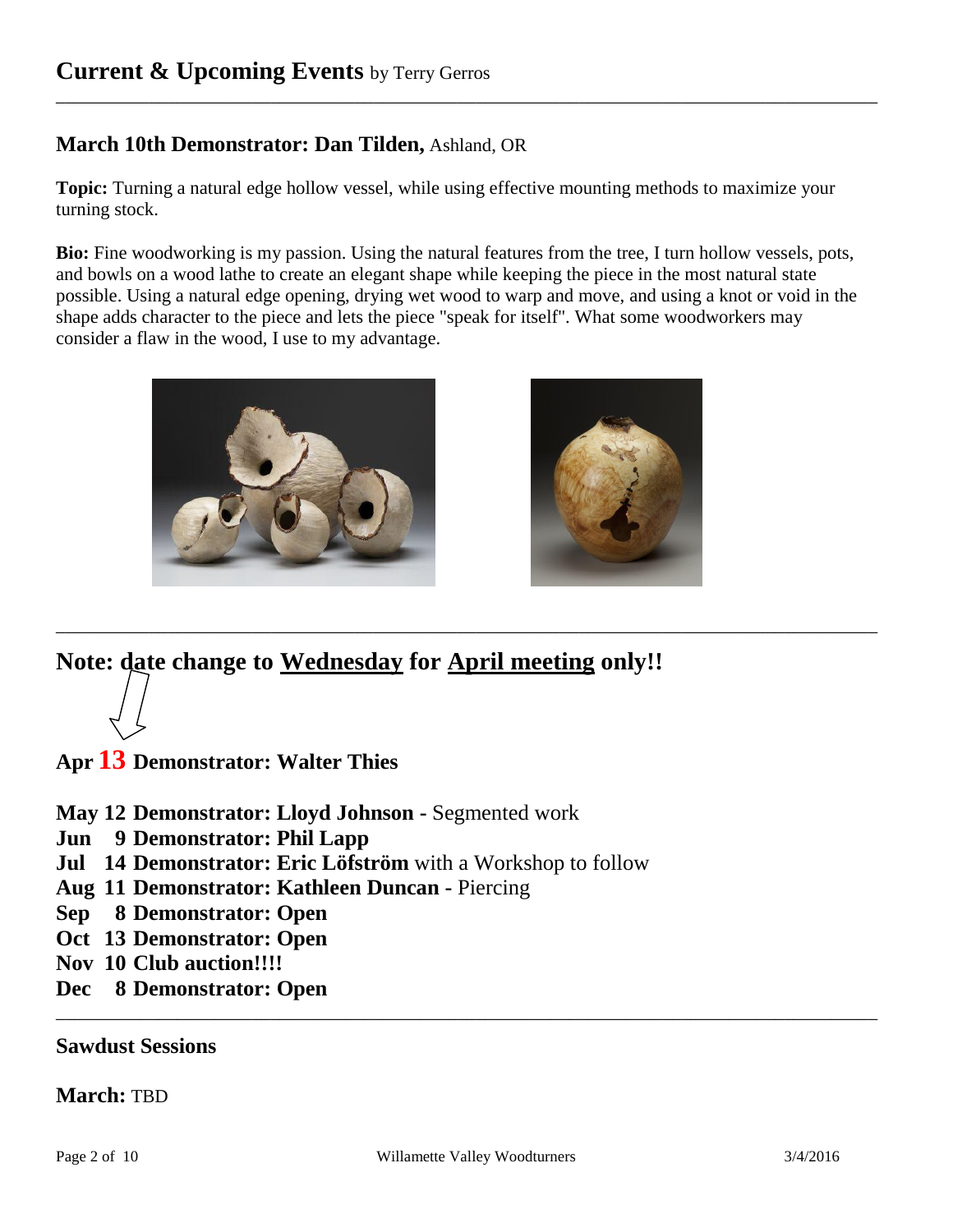## **Tip of the month**

Submitted by Bruce Stangeby

If you enjoy coloring your projects with dyes and stains, but you're tired of using expensive disposable containers for your mixing cups, use ramekins instead. Ramekins are sold in cooking supply stores (ceramic material with a white smooth finish glaze) in varying sizes. The fired glaze on ramekins will not stain or discolor when using coloring products and can be reused indefinitely. Any residual color on the ramekin is easily cleaned with the appropriate thinner and a paper towel**.**

\_\_\_\_\_\_\_\_\_\_\_\_\_\_\_\_\_\_\_\_\_\_\_\_\_\_\_\_\_\_\_\_\_\_\_\_\_\_\_\_\_\_\_\_\_\_\_\_\_\_\_\_\_\_\_\_\_\_\_\_\_\_\_\_\_\_\_\_\_\_\_\_\_\_\_\_\_\_\_\_\_\_\_\_\_\_\_\_

\_\_\_\_\_\_\_\_\_\_\_\_\_\_\_\_\_\_\_\_\_\_\_\_\_\_\_\_\_\_\_\_\_\_\_\_\_\_\_\_\_\_\_\_\_\_\_\_\_\_\_\_\_\_\_\_\_\_\_\_\_\_\_\_\_\_\_\_\_\_\_\_\_\_\_\_\_\_\_\_\_\_\_\_\_\_\_\_

#### **What's on my lathe?**

Submitted by Terry Gerros

his past two weeks have been an exploration in exotics. I usually spend most of my time turning maple. After turning some Blackwood in Ashley's class, I thought it's time to explore some of those exotic timbers I've bought. This cocobolo box measures about 3" x 3" with a Blackwood finial capped It is past two weeks have been an exploration in exotics. I usually spend most of my time turning maple. After turning some Blackwood in Ashley's class, I thought it's time to explore some of those exotic timbers I've boug the future. I suppose that means I'll be going to [Gilmer's](https://www.gilmerwood.com/) more often.

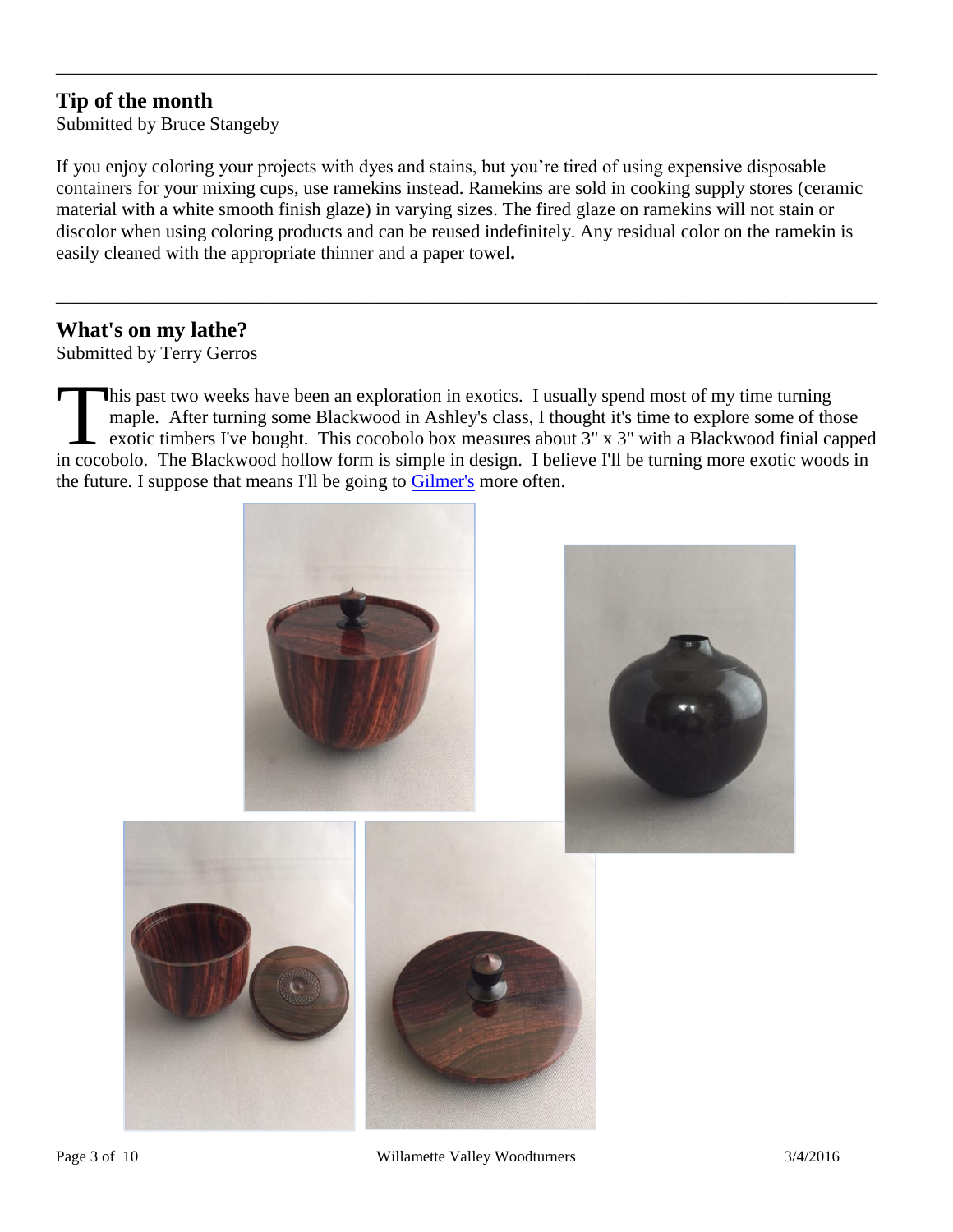### **February Class with Ashley Harwood**



Ashley signing the Wall of Fame.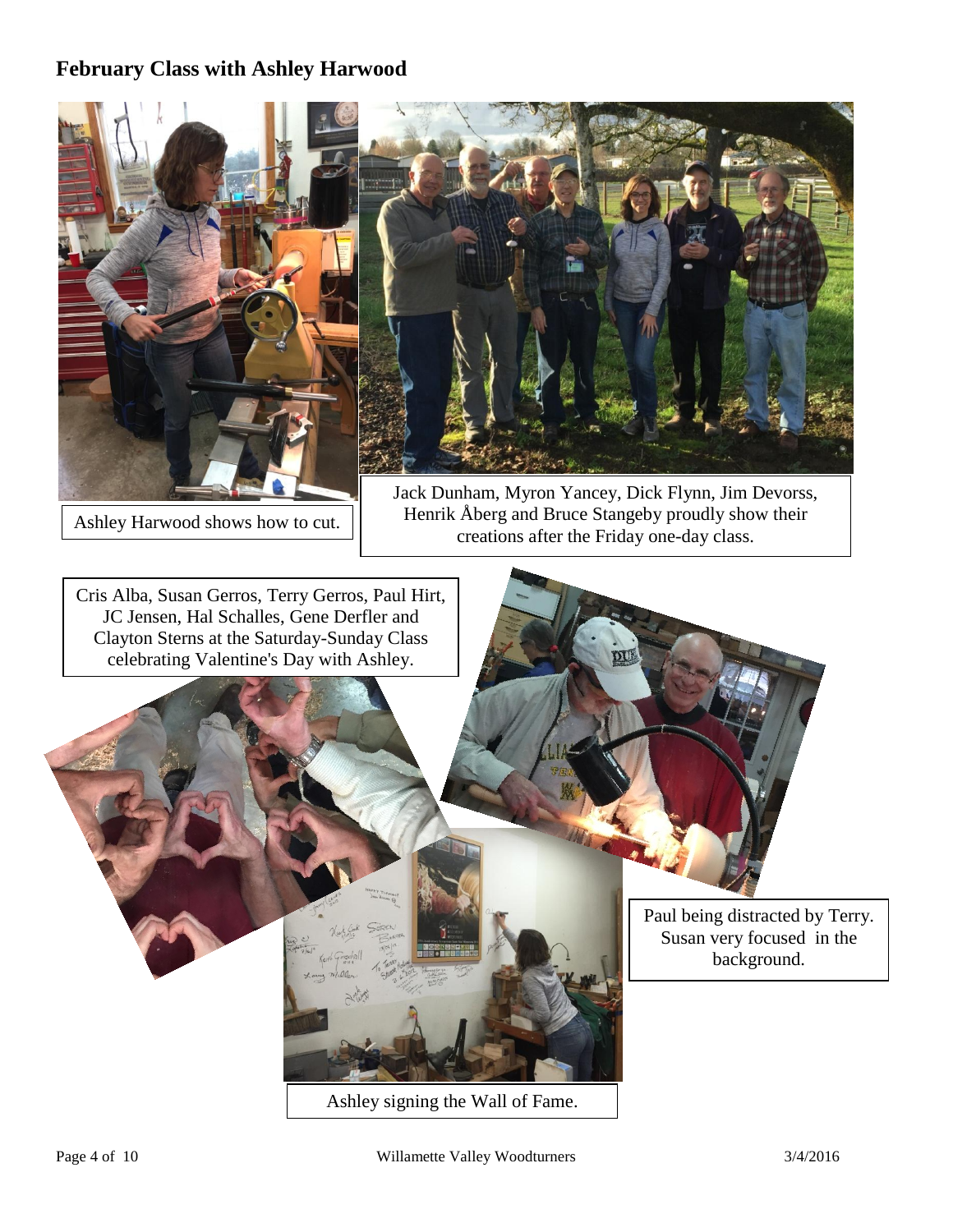## **NORTHWEST WASHINGTON WOODTURNERS PRESENTS**

# **Fundamental Techniques** with Ashley Harwood

## Take your turning to a new level!

Come focus on tools and improving your turning technique as Ashley Harwood demonstrates and teaches the "Seven Fundamentals of a Perfect Cut"



#### Turners of any level of experience from beginner to advanced are warmly welcomed to relax, learn, and have fun making shavings. Ashley will work with you at your turning level.

Ashley is a well-known professional woodturner who has presented nationally (at AAW Symposiums) and internationally with exhibits in galleries and museums. She apprenticed in woodturning with Stuart Batty for two years after completing a BFA in sculpture at Carnegie Mellon University. After restoring an industrial lathe, she began a thriving production business that spans delicate jewelry to large bowls.

Read more about Ashley in this article and see her website. No experience necessary for either class.



## Spindle Turning and Push-Cut Bowl Turning

#### May 21 AND 22, 2016 from 9 AM - 4 PM \$250

A comprehensive overview of the fundamental techniques for both spindle and bowl turning. Spindle turning is the foundation of woodturning: it provides skills that transfer to all forms of turning. including bowl turning. One day is devoted to each type of turning.

Read the complete class description and register online.

## **Push-Cut Bowl Turning**

May 20, 2016 from 9 AM - 4 PM \$125



A comprehensive overview of the fundamental techniques of bowl turning.

Read the complete class description and register online.

FOR ADDITIONAL INFORMATION: http://www.nwwwt.org/news/ Email: Registration@NWWWT.org Phone: Donna Holmquist (206) 347-0911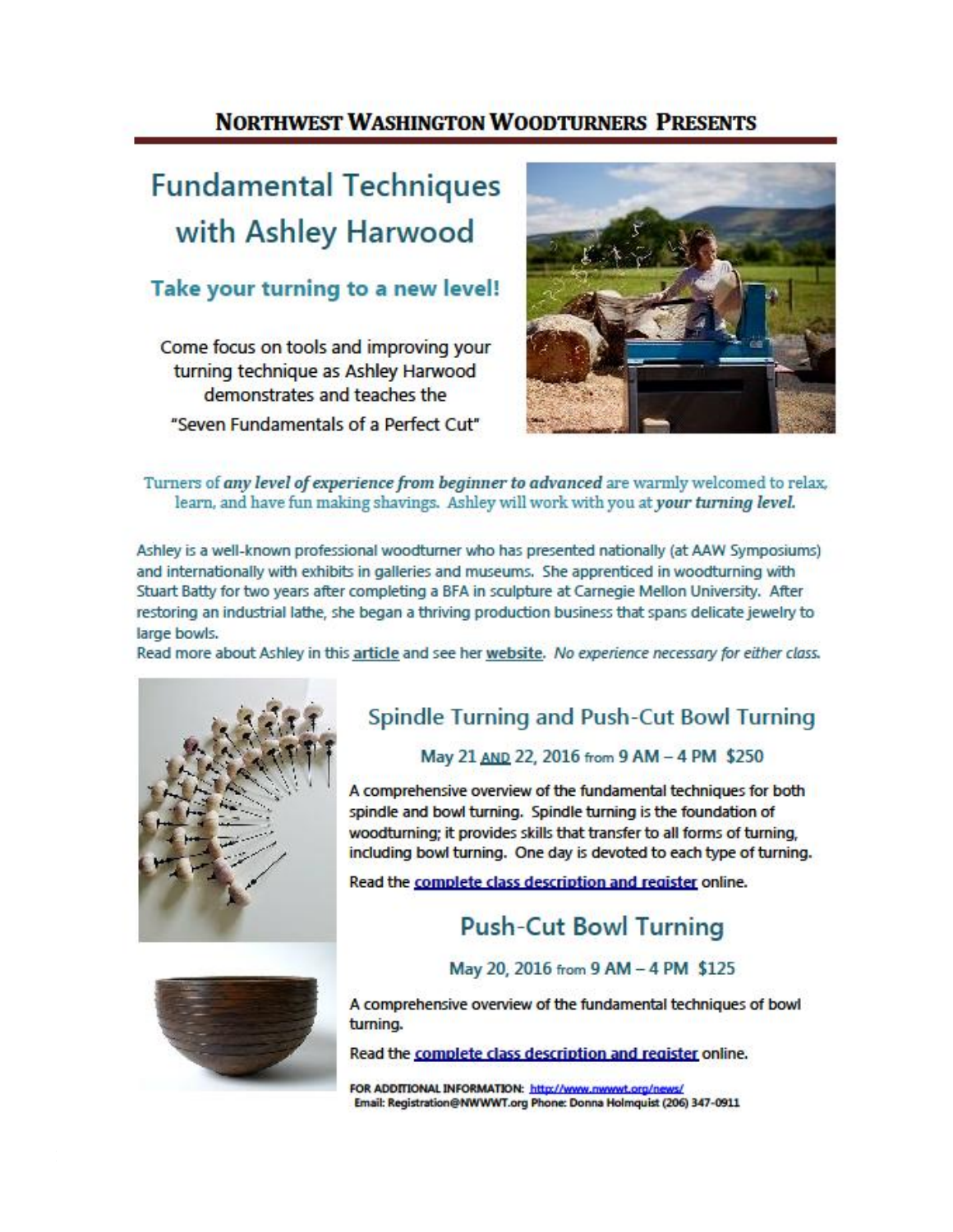# **WOODTURNERS** of OLYMPIA

ARTIST / MAKER / EDUCATOR

# 2016 Symposium & Workshops

Featuring internationally recognized woodturner **HAEL HOSALUK** 



michaelhosaluk.com





**NEWS FLASH!** See Michael's profile for **AAW 30 Year Anniversary** 







# Workshops, July 24 - 27

with regional woodturner

## **Bob Espen**





#### **Sponsors**

D-Way Tools, Craft Supplies, Packard Woodworks, North Woods Figured Woods, Sumner Woodworker Store, Rookler (Tukwilla), Reed's Woodworking LLC (robohippy)

## **[More Detail](https://aaw.site-ym.com/?2016Olympia)**

**[Register By Mail](http://www.woodturnersofolympia.org/uploads/1/0/8/4/10843369/mail_in_registration.pdf)**

### **[Register On-line](https://aaw.site-ym.com/?2016Olympia)**

Joining the AAW when you register on-line will benefit the Woodturners of Olympia.

George Macauley, Symposium Contact oall 360.918.2304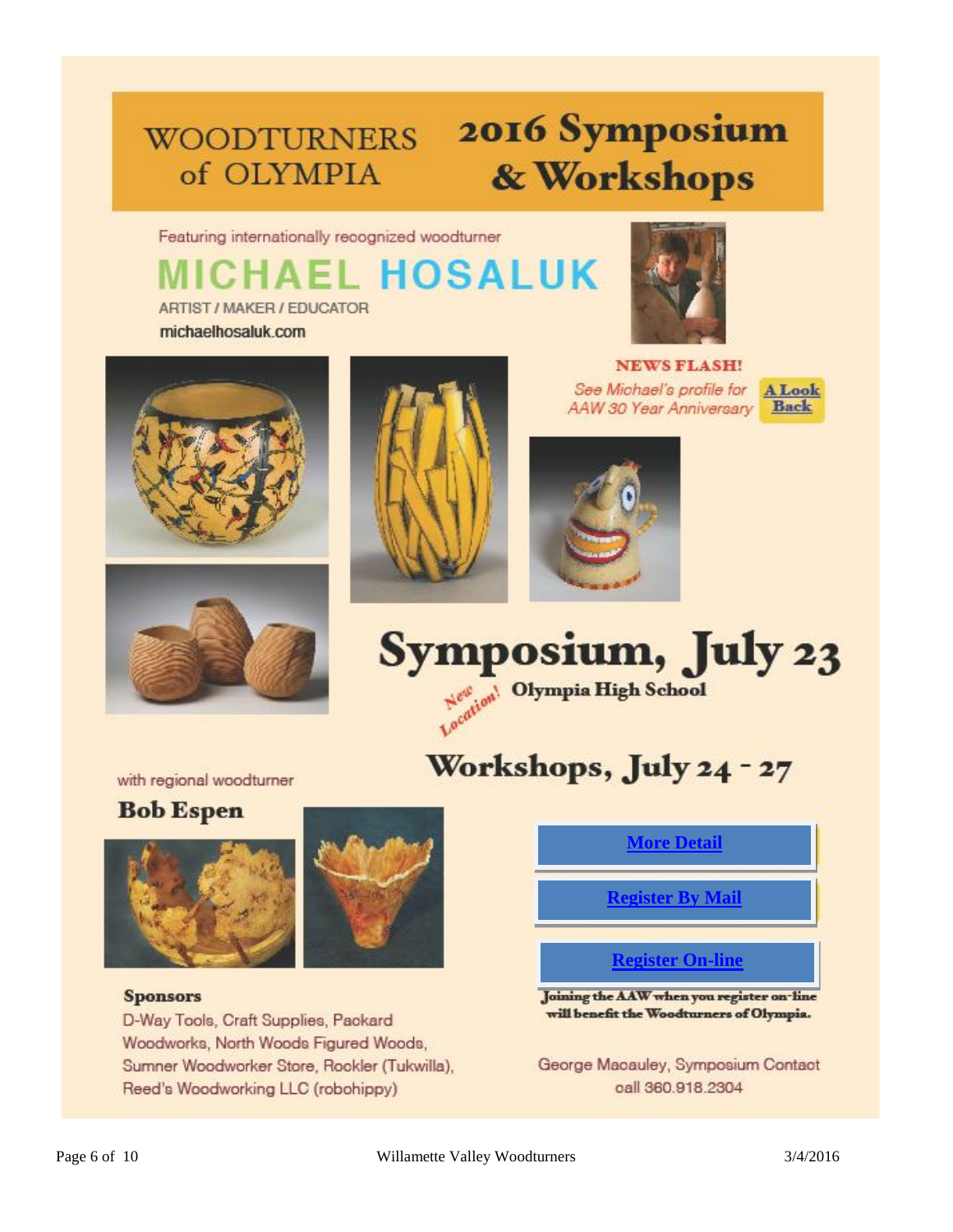

# **DELTA 46-715** 14-Inch Woodworking Lathe 3/4-Horsepower • 110-120-Volt • Variable Speed



![](_page_6_Picture_3.jpeg)

Heavy Duty 14" Wood Lathe. Brand: Delta. Model: 46-715.

This lathe was bought new but has never been used.

It is a big capacity lathe designed for industry, commercial shops, schools and the wood hobbiest. Cast iron bed. The owner's manual

and a set of new lathe tools are included.

- . Delta 3/4-horsepower lathe includes 10 speeds to suit your projects
- . Head stock rotates at 45, 90, and 180 degree angles
- 24-position index on pulley allows you to create ornamental detailing
- . Includes a cast-iron tool rest measuring 12 inches, a convenient on/off switch positioned above the motor, and a durable steel stand
- . Measures 62.6" by 22.4" by 18.4"; weighs 338 pounds

Pick up is in Banks area. Cash on pick-up is fine.

Please email and include your mobile phone number, and an indication of when you could pick this up. If you are reading this ad, then the item is still available.

## Contact: Email: windfalldesigns@comcast.net Phone: 503-704-6976

![](_page_6_Picture_16.jpeg)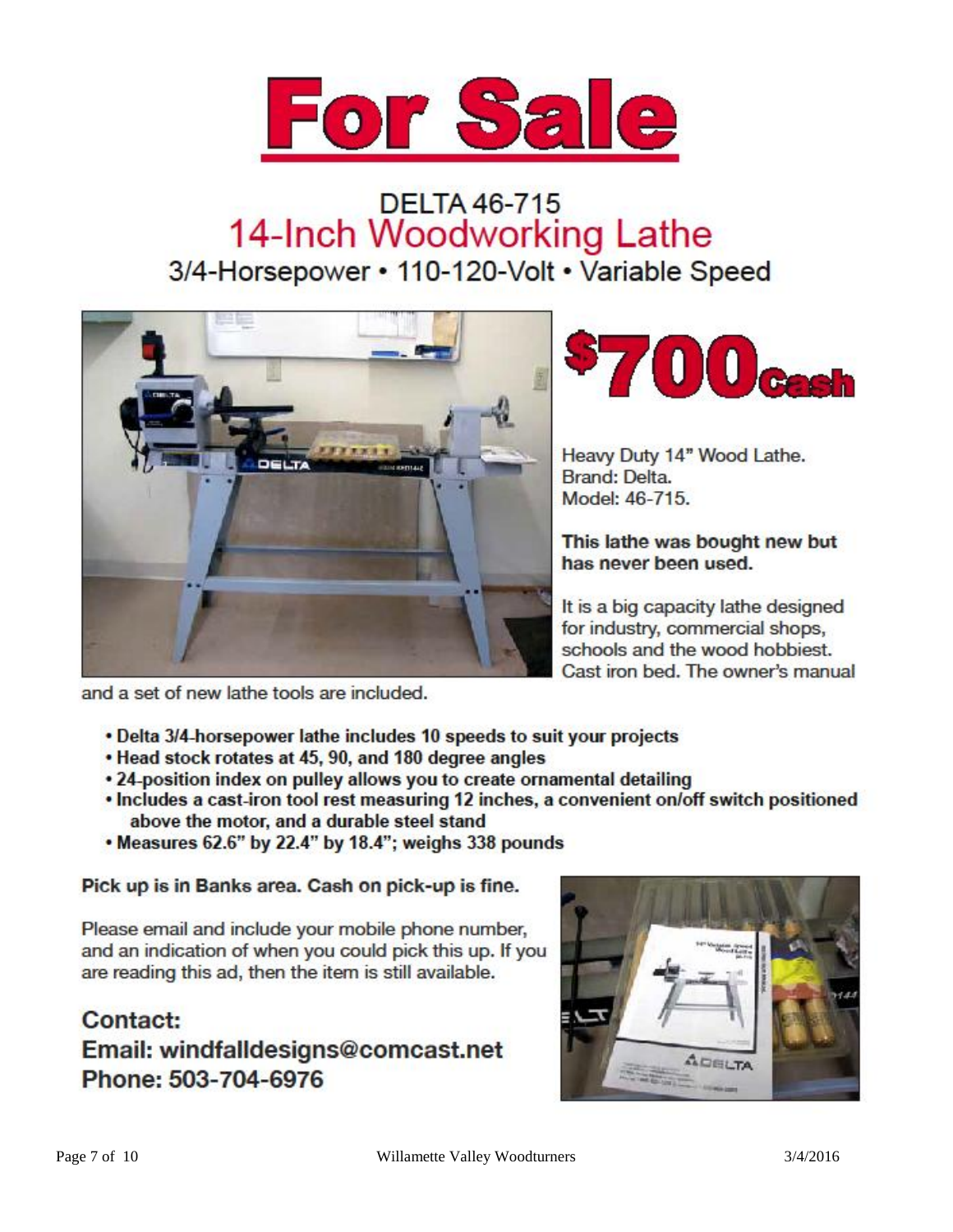# **Club Business**

\_\_\_\_\_\_\_\_\_\_\_\_\_\_\_\_\_\_\_\_\_\_\_\_\_\_\_\_\_\_\_\_\_\_\_\_\_\_\_\_\_\_\_\_\_\_\_\_\_\_\_\_\_\_\_\_\_\_\_\_\_\_\_\_\_\_\_\_\_\_\_\_\_\_\_\_\_\_\_\_\_\_\_\_\_\_\_\_

#### **February Treasurer's Report**

Beginning Balance **\$10,394.15** 

By Henrik Åberg, Treasurer

![](_page_7_Picture_3.jpeg)

| <b>February Income</b>       |            | <b>February Expenses</b>                 |            |  |
|------------------------------|------------|------------------------------------------|------------|--|
| Raffle                       | \$111.00   | PayPal fees                              | \$1.32     |  |
| Retail Items Sale            | \$123.00   | Burl copies                              | \$2.88     |  |
| Ashley Harwood class         | \$2,450.00 | Ashley Harwood Demo and Class \$2,883.76 |            |  |
| Memberships $(7*$35)$        | \$245.00   | Center $50+$ rental                      | \$525.00   |  |
|                              |            | <b>Hartford Insurance</b>                | \$425.00   |  |
| <b>Total February Income</b> | \$2,929.00 | <b>Total February Expenses</b>           | \$3,867.96 |  |
| <b>Ending Balance</b>        | \$9,455.19 |                                          |            |  |

### **Membership Report**

![](_page_7_Picture_6.jpeg)

By Henrik Åberg

We have **12 new members** so far in 2016, but we have lost 13 (unpaid), so the club now has **106** members.

\_\_\_\_\_\_\_\_\_\_\_\_\_\_\_\_\_\_\_\_\_\_\_\_\_\_\_\_\_\_\_\_\_\_\_\_\_\_\_\_\_\_\_\_\_\_\_\_\_\_\_\_\_\_\_\_\_\_\_\_\_\_\_\_\_\_\_\_\_\_\_\_\_\_\_\_\_\_\_\_\_\_\_\_\_\_\_\_

#### **The Editor's Corner**

By Henrik Åberg, Burl editor

Please help improve the Burl experience for all club members by submitting your own contribution. We need more contributions for "**What's on my lathe?", "Tip of the month", "Joke of the month"** and more.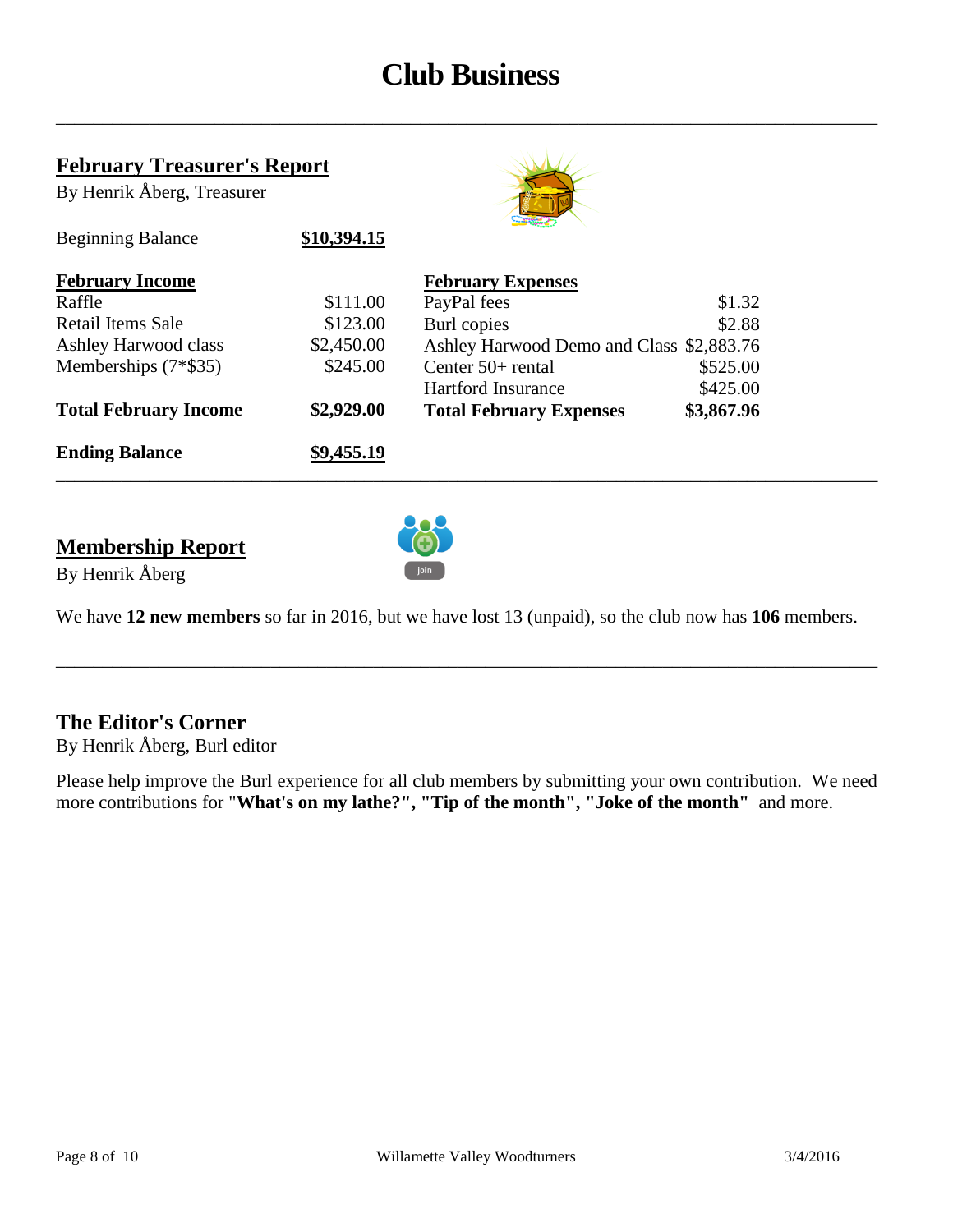# Membership Rewards

#### **Library**

A friendly reminder to members with books and /or videos checked out from the library. Please return them at this next meeting.

#### **Wood Gathering**

Sign-up sheets will be available to indicate your availability to help with wood gathering. Anyone who learns of a tree or log that is available to the club should notify Jerry Lelack, (503) 510-1577 or Bob Hutchinson, (503) 508-3279. The intent is to gather wood, process it to usable pieces, store it at the home of Terry Gerros, and then make it available to members. Terry can be reached at (503) 580-5013.

#### **From Terry Gerros**

I am a distributor for Stick Fast CA glue, Sharpfast Sharpening systems, the Holdfast vacuum chucking system and Saburrtooth Carving bits. If you have an interest in these products, give me a call or send me an [email](mailto:gerrost@yahoo.com) for details.

#### **Supplies**

The club purchases a few supplies in bulk and sells it to members at club cost. We routinely have superglue (\$5), black or brown superglue (\$10) accelerator (**\$10**) and Anchorseal (\$11/gal). The club has a small supply of half round protractors (\$6) used to measure the angle ground on a tool, and depth gauges (\$5). HSS Round Tool Bits rods (1/4" x 8") are also available (\$3). Henrik Åberg will have the resale items available at the meetings, except for Anchorseal which is available through [Jeff Zens.](mailto:jszens@custombuiltfurniture.com)

#### **Club Member Discounts**

- **Craft Supply**: The club's order will be going out on the Monday following our Club Meeting if our order equals or exceeds \$1,000. Craft Supply gives us a 10% discount plus free shipping on all items, and occasional additional discounts on certain other items and quantity purchases. If you order from the sales items, you will receive the club discount in addition to the sale discount, making many items available at very attractive prices. For detailed instruction for ordering see the article in the [November](http://www.willamettevalleywoodturners.com/newsletters/2015_11_WVW_Newsletter.pdf) 2015 Burl. Questions? See [jeffzens@custombuiltfurniture.com.](mailto:jeffzens@custombuiltfurniture.com.)
- Club members are registered with **Klingspor's Woodworking Shop** at [www.woodworkingshop.com](http://www.woodworkingshop.com/)  or 800-228-0000, they have your name and will give you a 10% discount.
- If you show your club card at checkout time to the cashier at **Woodcraft** in Tigard they will give you a 10% discount (may not apply to some machinery).
- **Exotic Wood** is offering a discount of 15% off any orders placed at: [www.exoticwoodsusa.com.](http://www.exoticwoodsusa.com/) (This includes sale items and free shipping on orders over \$300). Use promo code ewusaAAW
- **Gilmer Wood** now offers our club a 10% discount on purchases made there. If you haven't been to Gilmer's, it is well worth the trip to Portland, if only to make your mouth water and make you cry if you leave empty handed.
- **North Wood Figured Wood** can be viewed at North Woods Figured Wood. Here's our website [www.nwfiguredwoods.com.](http://www.nwfiguredwoods.com/) Please take a look! We're happy to offer you our courtesy 15% discount. Anyone from our club can simply type in "WOODTURNERS" at check out to receive the sale price. No minimum purchase. We've got beautiful Big Leaf Maple, Black Locust, Madrone, White Oak, Ash, Elm and Yew.....turning blanks, slabs, burls and lumber.